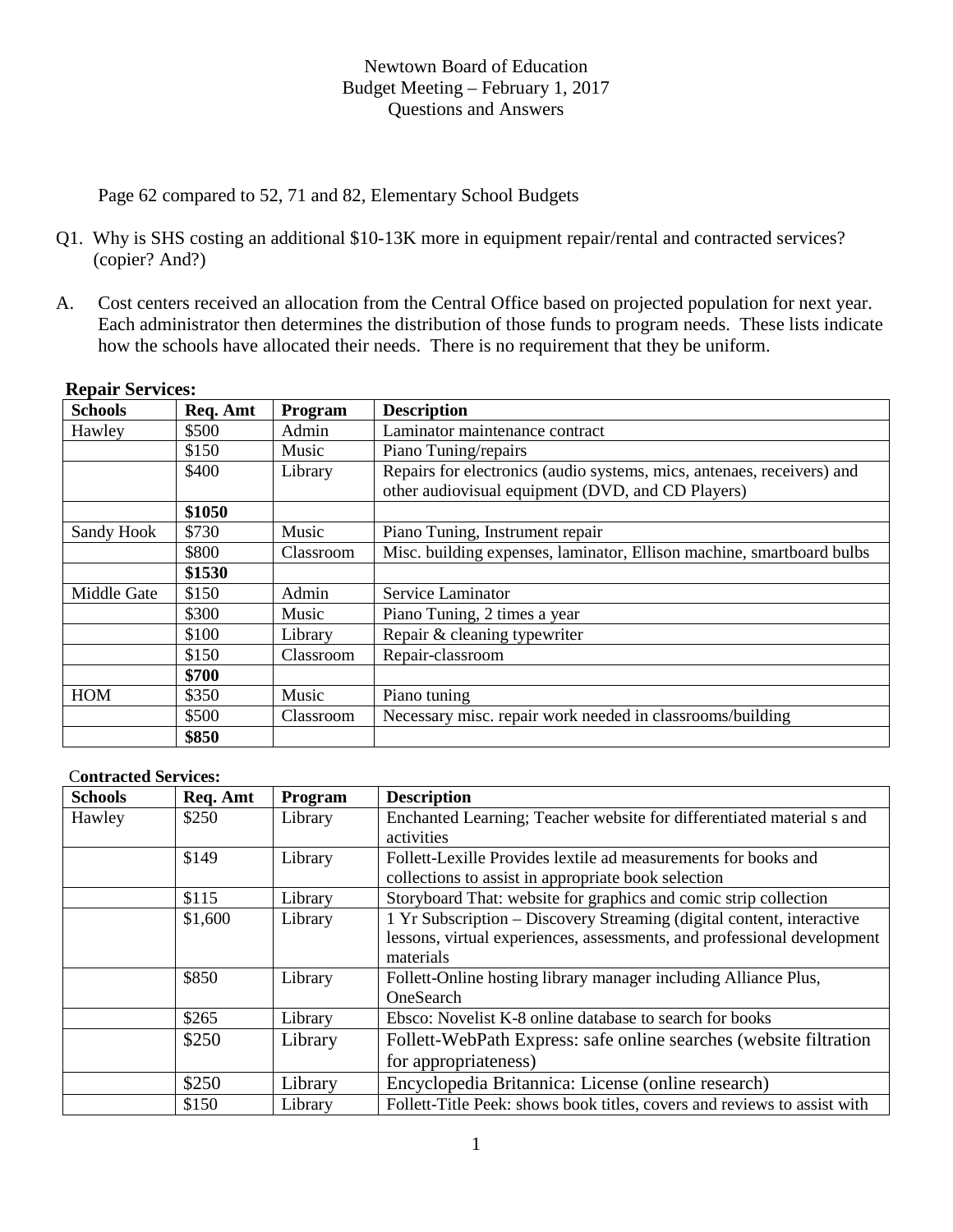|             |          |           | book selection                                                    |  |  |  |
|-------------|----------|-----------|-------------------------------------------------------------------|--|--|--|
|             | \$145    | Library   | Fountas & Pinnell: sections by reading levels and optimal reading |  |  |  |
|             |          |           | zones                                                             |  |  |  |
|             | \$3000   | Classroom | <b>Managed Print Services</b>                                     |  |  |  |
|             | \$7024   |           |                                                                   |  |  |  |
| Sandy Hook  | \$1,330  | Music     | Pianist for 2 concerts and rehearsals                             |  |  |  |
|             | \$1,600  | Library   | <b>Discovery Education</b>                                        |  |  |  |
|             | \$1,299  | Library   | <b>Bookflix</b>                                                   |  |  |  |
|             | \$1,250  | Library   | Follett                                                           |  |  |  |
|             | \$1,209  | Library   | Junior Library Guild                                              |  |  |  |
|             | \$650.00 | Library   | Truflix                                                           |  |  |  |
|             | \$594.00 | Library   | <b>EBSCO</b> Magazine                                             |  |  |  |
|             | \$480.00 | Library   | Tumblebooks.com                                                   |  |  |  |
|             | \$326.00 | Library   | Brittanicca & Image Quest                                         |  |  |  |
|             | \$125.00 | Library   | <b>Enchanted Learning</b>                                         |  |  |  |
|             | \$500.00 | Library   | <b>Teaching Books</b>                                             |  |  |  |
|             | \$3000   | Classroom | Managed Print Services - MPS - \$250 per month                    |  |  |  |
|             | \$1,900  | Classroom | Follett for LAS, Read Naturally, digital content                  |  |  |  |
|             | \$14,263 |           |                                                                   |  |  |  |
| Middle Gate | \$1,800  | Library   | <b>Discovery Streaming</b>                                        |  |  |  |
|             | \$1,750  | Library   | <b>Automation Support-Follett</b>                                 |  |  |  |
|             | \$405.00 | Library   | Brittanica on line                                                |  |  |  |
|             | \$200.00 | Library   | AIMSweb contracted services                                       |  |  |  |
|             | \$125.00 | Library   | <b>Enchanted Learning</b>                                         |  |  |  |
|             | \$4,690  | Classroom | <b>Managed Print Services</b>                                     |  |  |  |
|             | \$8,970  |           |                                                                   |  |  |  |
| HOM         | \$600    | Music     | Accompanist for concert programs                                  |  |  |  |
|             | \$3,725  | Library   | Library services: Discovery Streaming, EBSCO, Grolier Online etc. |  |  |  |
|             | \$3,000  | Classroom | <b>Managed Print Services</b>                                     |  |  |  |
|             | \$7,910  |           |                                                                   |  |  |  |

# **The copier rental is detailed as follows:**

| Location                 | <b>New Model</b> | <b>Internal</b> | <b>Internal</b> | <b>Annual Cost</b> |
|--------------------------|------------------|-----------------|-----------------|--------------------|
|                          |                  | <b>Expense</b>  | <b>Charge</b>   |                    |
| $HAW - Office$           | IR Advanced 6555 | \$990.05        |                 |                    |
| <b>HAW-Work Rm</b>       | IR Advanced 6575 | \$1,485,54      | \$2,475.59      | \$9.902.36         |
| $SH - Office Rm 101C$    | IR Advanced 6575 | \$1,485.54      |                 |                    |
| SH – Faculty Work Rm 215 | IR Advanced 6575 | \$1,485.54      |                 |                    |
| SH - Library Rm 108B     | IR Advanced 6555 | \$990.05        | \$3,961.13      | \$15,844.52        |
| $MG - Office$            | IR Advanced 6575 | \$1,485.54      |                 |                    |
| MG – Work Rm             | IR Advanced 6575 | \$1,485.54      | \$2,971.08      | \$11,884.32        |
| HOM – Work Rm            | IR Advanced 6575 | \$1,485.54      |                 |                    |
| $HOM - Office$           | IR Advanced 6555 | \$990.05        | \$2,475.59      | \$9,903.36         |

Sandy Hook has three leased MFP (Multi-Function Printer) devices and the other elementary schools have two each. SHS because it has two levels and is more spread out. The machine configuration is based on their historic experience. Middle Gate has two of the same machines.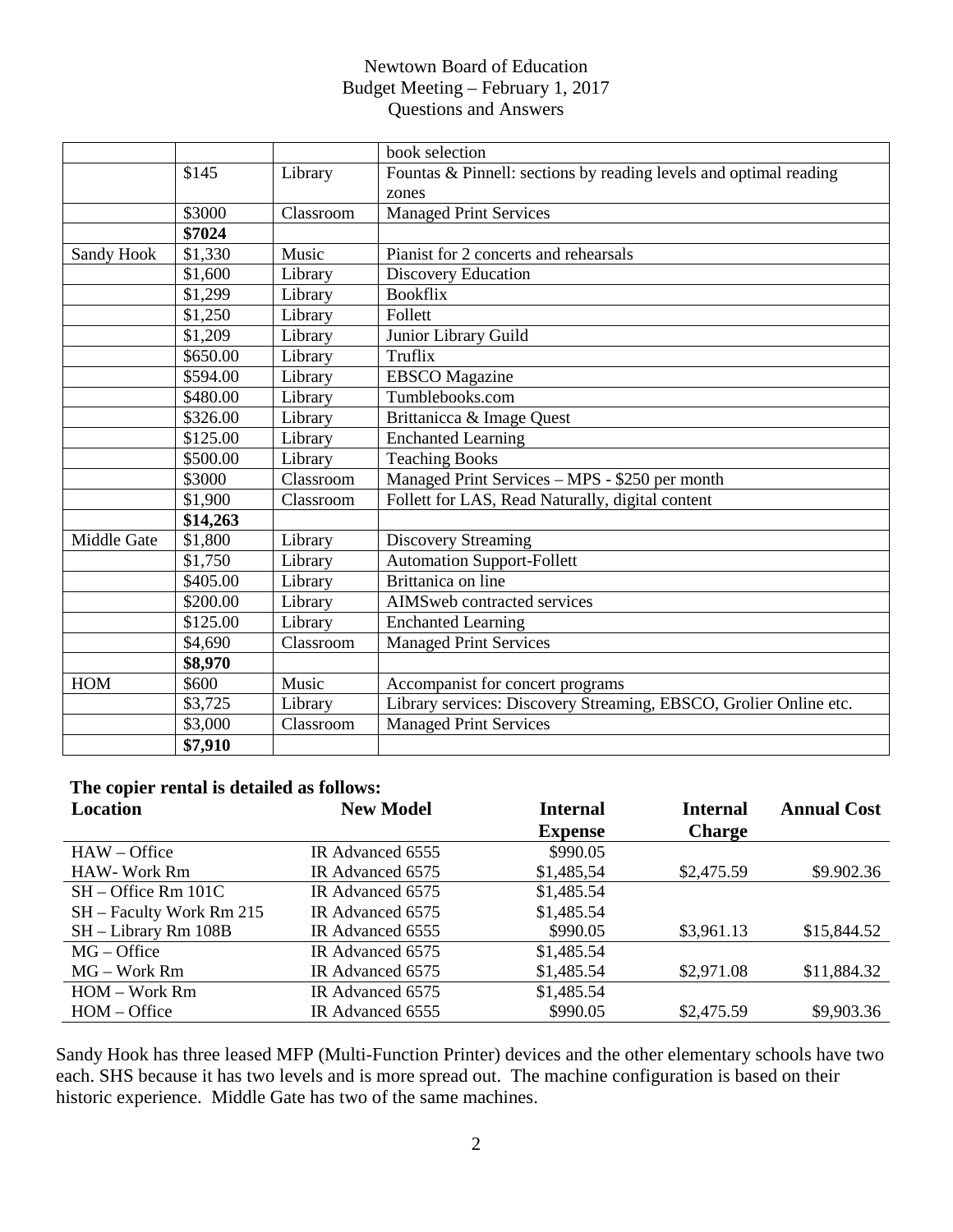Page. 210, Priority One Technology requests and supplemental student device counts by building

- Q2. What is the rationale for adding the same amount of iPads/Chromebooks to each elementary school when MGS has a much higher student to device ratio (1.2) and SHS has a much lower ratio (0.8)? Can we even out the distribution?
- A. The dollar amount that had been included in last year's budget, and is again included this year, for building administration priorities is \$80,000. In order to encourage each building to grow in their use of technology and meet educational needs recognized within the building, a portion of these dollars is appropriated to each building.

The best effort is put forward to purchase all technology equipment at the best cost possible. Any savings realized through purchases to meet building administration priorities and obsolete equipment is then used to add equipment with a focus on equity.

This year we were able to add an additional cart of Chromebooks at Hawley, HOM and MGS with these funds.

- Q2a. Similarly, what is the rationale for adding Chromebooks to Reed (1.04 ratio) and not the Middle School (1.52 ratio)?
- A. Budget planning continues to prioritize the replacement of obsolete devices. For the 2016-17 budget year, the equipment at RIS was due for replacement.

Prior to purchasing for a given building, we

- look at the current inventory of devices and compare it to the educational program needs; and
- consider the devices available in the current market that most closely match those needs.

This year Chromebooks were selected as the technology most aligned with instructional needs. This choice allowed us to deploy more devices and improve the student to device ratio.

During the 2017-17 school year, NMS is slated for refresh, and the same process will be repeated. Early conversations with building administration indicate the Chromebook as an ideal selection. Therefore, it is believed that next year we will be able to improve their student to device ratio, as well.